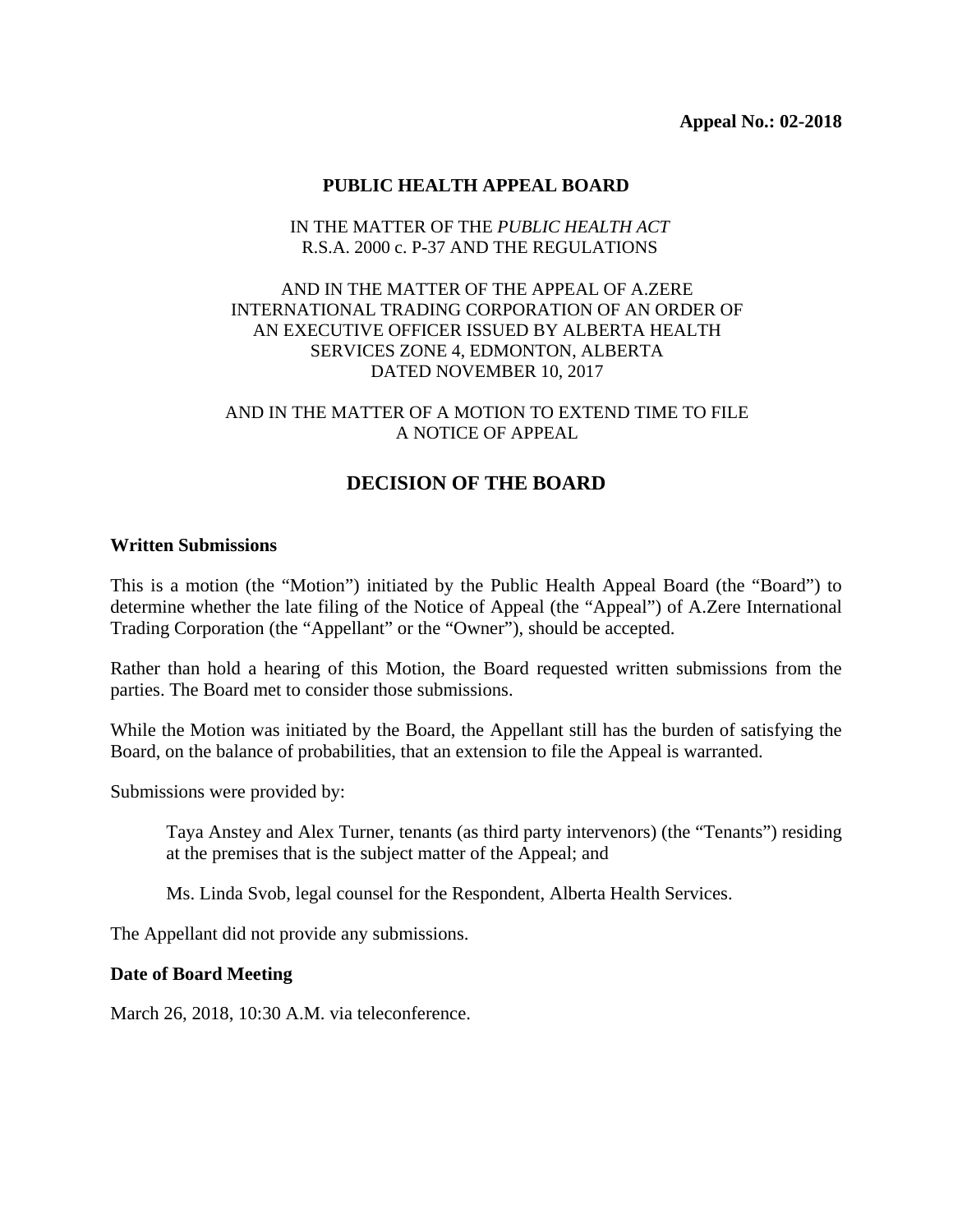Sitting for the Board:

Denis Lefebvre, Chair Wendy Lickacz, Vice-chair David Rolfe, Member, and Ike Zacharopoulos, Member

## **Short Decision of the Board**

[1] The Motion to extend time to file an Appeal is dismissed.

## **Background**

[2] Following an inspection of housing premises located at unit 302, 11015-108 Avenue in Edmonton, Alberta (the "Premises") Executive Officer, Stephanie Bodnar (the "EO") issued an order (the "Order") requiring the Owner to complete the following work, namely:

- (a) Ensure the bedroom windows are capable of being secured. Ensure all exterior windows and doors are capable of being secured.
- (b) Ensure all walls, windows, ceilings, floors, and floor coverings are maintained in good repair, free of cracks, holes, loose or lifting coverings and in a condition that renders them easy to clean, including:
	- i. Ensure baseboards in the hallway outside the bedroom are secured to the wall.
	- ii. Ensure baseboards are installed along the living room wall, on the other side of the kitchen.
- (c) Replace the missing electrical outlet plate covers and light switch plate covers in the unit. Ensure all outlets, switches and fixtures are properly installed and maintained in a good and safe working condition.
- (d) Take any necessary action to eliminate the bed bug infestation in Unit 302 and any other areas of the building that are affected.
	- i. Treat all affected areas and provide this office with detailed documentation of the pest control activities completed, including pest control reports from a certified pest control operator.
	- ii. Utilize IPOM (Integrated Pest Management) techniques to control the infestation.
	- iii. Provide tenant(s) with proper education regarding preparation requirements prior to treatment.
	- iv. Continue pest control measures until the infestation has been cleared.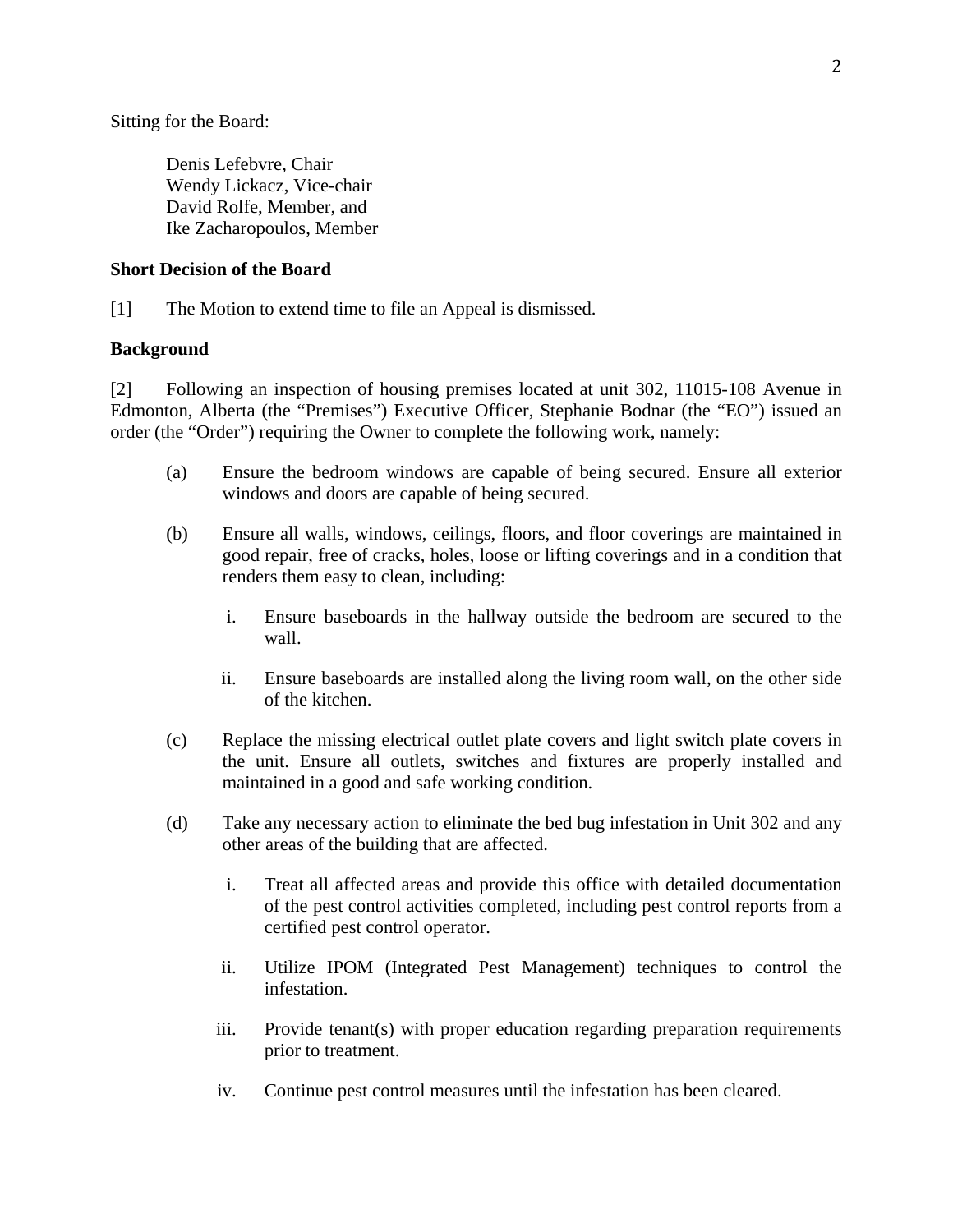[3] The Order further stipulated that the work was to be started on or before November 17, 2017 for item (d) above, and was to be completed by December 1, 2017 for items (a) through (c).

[4] The Secretariat received the Appeal on February 28, 2018. Since the Appeal was not filed within the ten-day time limit allowed for pursuant to section 5(3) of the *Public Health Act*, the Board requested (via letter dated March 6, 2018) written submissions from the parties as to why it should (or should not) extend time for the Appeal to be filed.

[5] Submissions were received from Alberta Health Services ("AHS") and the Tenants of the Premises. No submissions were received from the Appellant.

[6] On March 21, 2018 the Secretariat forwarded the submissions to the Appellant. At the direction of the Board, the Secretariat contacted the Appellant and requested rebuttal submissions. No rebuttal submissions were provided by the Appellant.

[7] The Chair called a meeting of the Board to review the submissions and rendered its decision.

# **Issue**

[8] Whether the Board considers it appropriate to extend the time for the Appellant to file the Appeal.

# **Submissions of the Appellant**

[9] The Appellant has not made any submissions.

# **Submissions of the Tenants**

[10] The Tenants submit that the Owner has a history of not responding to AHS. They state that, on January 19, 2018, they witnessed the Owner's representative, Tsehaye Zere Kahsai ("Kahsai"), "[flee] from the Health Inspector who was trying to serve him documents."

[11] The Tenants argue that the Owner was given sufficient time to respond to the Order and an extension to file the Appeal should not be granted.

# **Submissions of the Respondent, AHS**

[12] AHS state that the Order was served upon the Owner as follows:

- (a) On November 10, 2017, the Executive Officer issued the Order and sent it by registered mail. The registered mail was sent to the Owner's corporate office in Calgary as well as to Kahsai.
- (b) The EO sent a copy of the Order by e-mail to the Owner on November 14, 2017.
- (c) On November 24, 2017, the registered mail for the Calgary address was returned as "return to sender." On the same day, November 24, 2017, the EO left a voicemail message for Kahsai.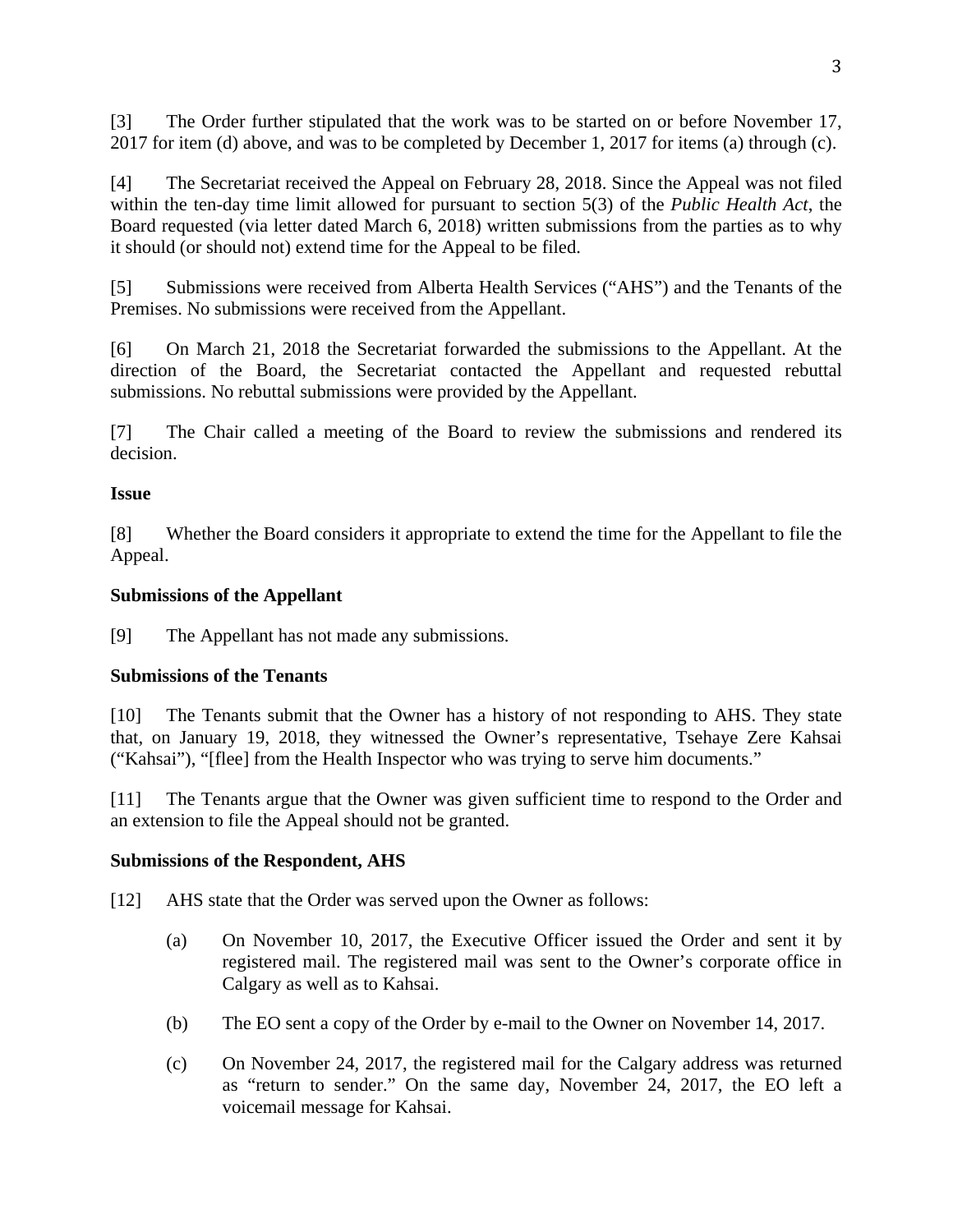- (d) On December 14, 2017, the EO left hard copies of the Order under the doors of Unit 204 and Unit 411 of the Premises, which are the units for the caretaker and for the Owner (as indicated on a corporate registry search), respectively.
- (e) On December 19, 2017 the registered mail sent to the Premises was returned as "return to sender."
- (f) On January 19, 2018 the Order was hand delivered by the EO to Kahsai at approximately 11:00 in the morning.
- [13] AHS submits that the Owner received notice of the Order on one of the following dates:
	- (a) On November 14, 2017, when the Owner was sent the Order by e-mail, which is 106 days before the Appeal was commenced; or
	- (b) On November 24, 2017, when the Owner was verbally advised of the Order by telephone, which is 96 days before the Appeal was commenced; or
	- (c) On December 14, 2017 when hard copies of the Order were left at the corporation's registered address, which is 76 days before the Appeal was commenced; or
	- (d) On January 19, 2018 when the Order was hand delivered to the Appellant, which is 40 days before the appeal was commenced.

[14] The Respondent submits that even if the Owner did not receive notice of the Order sometime in November 2017 for whatever reason, the latest date on which the Owner could be said to have notice of the Order was January 19, 2018. This means the Appeal was filed at least 40 days after receiving notice of the Order, which is well beyond the 10-day statutory deadline.

[15] Given the significant period of time that has lapsed since the Owner received notice of the Order, AHS submits that the Board should not extend the time for the Appellant to file the Appeal.

# **Law**

[16] The Board may extend time to file an appeal pursuant to s.5(9) of the Act, which states as follows:

**5(9)** Notwithstanding subsections (3) and (4), the Board may, if it considers it appropriate to do so, extend the time within which an appeal may be taken under subsection (3) or within which the Board must act under subsection (4).

[17] Whether the extension is "appropriate" is a very broad test. The Board has therefore decided to consider a list of criteria to guide its decision (the "Criteria") as follows:

(a) Whether the Appellant had a *bona fide* intention to appeal before the expiration date of the appeal period;